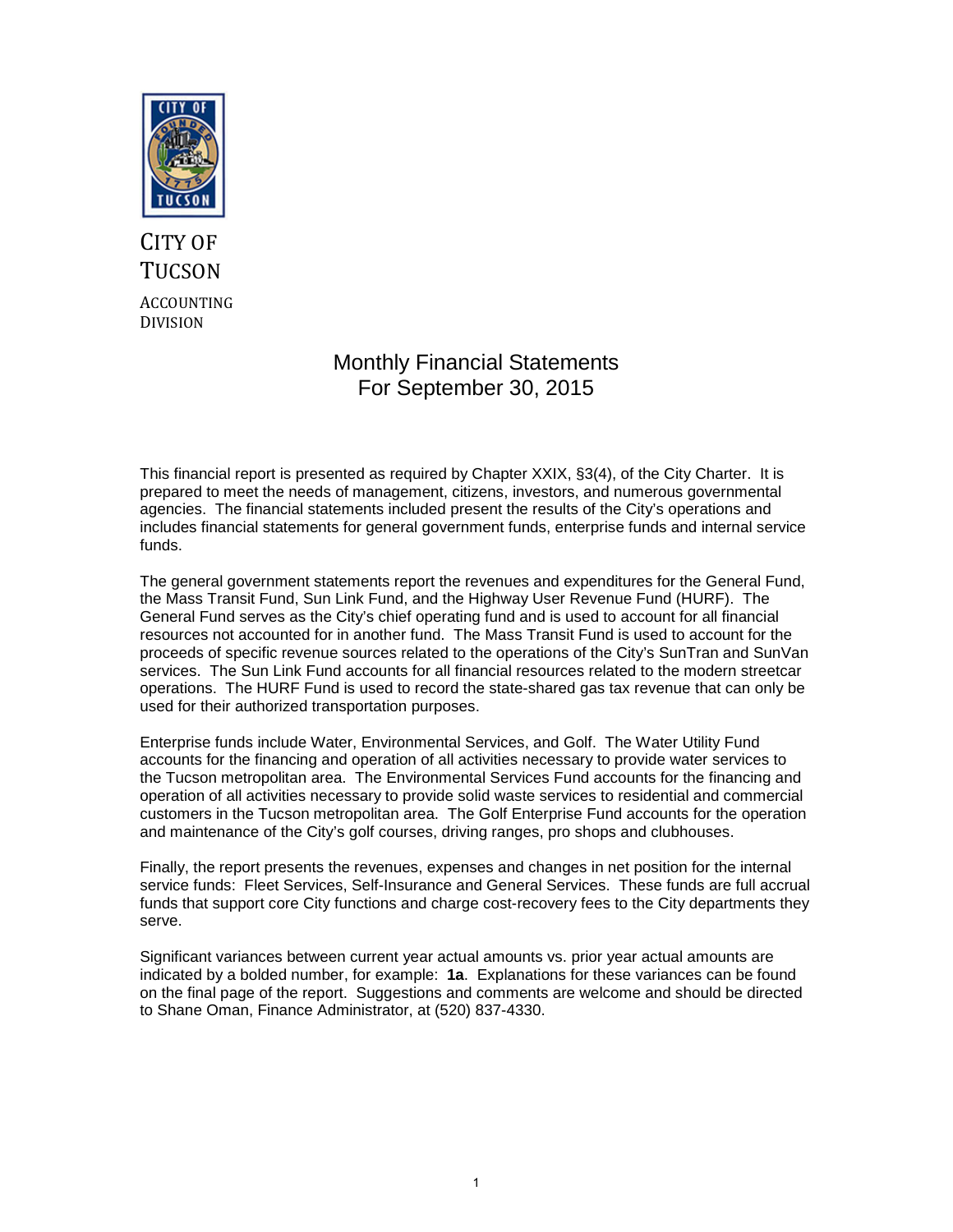## **CITY OF TUCSON, ARIZONA STATEMENT OF REVENUES AND EXPENDITURES GENERAL FUND**

#### **FOR THE THREE MONTHS ENDED SEPTEMBER 30, 2015**

|                                                                  |    |                          | Fiscal Year 2016 |                          |                |    | Fiscal Year 2015        |                         |                  |
|------------------------------------------------------------------|----|--------------------------|------------------|--------------------------|----------------|----|-------------------------|-------------------------|------------------|
|                                                                  |    |                          |                  | <b>Total FY</b>          | %              |    |                         | \$ Change               | % Change         |
|                                                                  |    | Actual                   |                  | <b>Budget</b>            | Budget         |    | Actual                  | CFY vs PFY              | CFY vs PFY       |
| <b>General Fund Revenues and Other Financing Sources:</b>        |    |                          |                  | Straight-line Budget     | 25.0%          |    |                         |                         |                  |
| Revenues:                                                        |    |                          |                  |                          |                |    |                         |                         |                  |
| <b>Primary Property Taxes</b>                                    | \$ | 299,733 \$               |                  | 14,350,250               | 2.1%           | \$ | 353,432 \$              | (53,699)                | $-15.2%$         |
| <b>Business Privilege Tax</b>                                    |    | 47,214,548               |                  | 197,118,630              | 24.0%          |    | 45,243,279              | 1,971,269               | 4.4%             |
| <b>Other Local Taxes</b>                                         |    | 10,661,002               |                  | 40,308,200               | 26.4%          |    | 10,280,125              | 380,877                 | 3.7%             |
| <b>Grants and Shared Taxes</b>                                   |    | 1,273,507                |                  | 6,075,650                | 21.0%          |    | 679,193                 | 594,314                 | 87.5%            |
| State-Shared Income Tax Revenue<br><b>State-Shared Sales Tax</b> |    | 15,655,474<br>11,978,671 |                  | 63,205,510               | 24.8%<br>24.5% |    | 15,740,814              | (85, 340)               | $-0.5%$<br>6.6%  |
| State Auto Lieu Tax                                              |    | 6,491,542                |                  | 48,935,140<br>21,968,250 | 29.5%          |    | 11,233,199<br>4,470,354 | 745,472<br>2,021,188    | 45.2% 1a         |
| <b>Licenses and Permits</b>                                      |    | 5,742,400                |                  | 27,199,160               | 21.1%          |    | 5,852,349               | (109, 949)              | $-1.9%$          |
| Fines, Forfeitures, and Penalties                                |    | 2,994,506                |                  | 14,331,870               | 20.9%          |    | 3,357,171               | (362, 665)              | $-10.8%$         |
| Use of Money and Property                                        |    | 118,800                  |                  | 648,930                  | 18.3%          |    | 15,727                  | 103,073                 | 655.4%           |
| <b>Charges for Current Services</b>                              |    | 9,766,766                |                  | 39,053,170               | 25.0%          |    | 9,042,973               | 723,793                 | 8.0%             |
| Miscellaneous Revenue                                            |    | 254,849                  |                  | 10,382,120               | 2.5%           |    | 505,268                 | (250, 419)              | $-49.6%$         |
| <b>Total Revenues:</b>                                           |    | 112,451,798              |                  | 483,576,880              |                |    | 106,773,884             | 5,677,914               |                  |
| <b>Other Financing Sources</b>                                   |    | 400,000                  |                  | 1,600,000                | 25.0%          |    | 400,000                 |                         |                  |
| <b>Total Revenues and Other Financing Sources</b>                | \$ | 112,851,798              | \$               | 485,176,880              |                | S  | 107,173,884 \$          | 5,677,914               |                  |
| <b>General Fund Expenditures:</b>                                |    |                          |                  |                          |                |    |                         |                         |                  |
| Elected and Official                                             |    |                          |                  |                          |                |    |                         |                         |                  |
| Mayor and Council                                                | \$ | 564,300 \$               |                  | 2,559,710                | 22.0%          | \$ | 563,525 \$              | 775                     | 0.1%             |
| City Manager                                                     |    | 1,391,493                |                  | 5,426,800                | 25.6%          |    | 1,823,753               | (432, 260)              | $-23.7%$         |
| <b>City Attorney</b>                                             |    | 1,768,695                |                  | 8,191,610                | 21.6%          |    | 1,931,074               | (162, 379)              | $-8.4%$          |
| <b>City Clerk</b>                                                |    | 705,008                  |                  | 4,300,410                | 16.4%          |    | 619,037                 | 85,971                  | 13.9%            |
| <b>Total Elected and Official</b>                                |    | 4,429,496                |                  | 20,478,530               |                |    | 4,937,389               | (507, 893)              |                  |
| Public Safety & Justice Services                                 |    |                          |                  |                          |                |    |                         |                         |                  |
| <b>City Court</b>                                                |    | 2,486,372                |                  | 11,878,640               | 20.9%          |    | 2,436,186               | 50,186                  | 2.1%             |
| <b>Public Defender</b>                                           |    | 663,248                  |                  | 3,191,360                | 20.8%          |    | 674,255                 | (11,007)                | $-1.6%$          |
| <b>Tucson Fire</b>                                               |    | 22, 141, 294             |                  | 93,856,190               | 23.6%          |    | 19,756,160              | 2,385,134               | 12.1% 1k         |
| <b>Tucson Police</b>                                             |    | 37,063,915               |                  | 157,093,060              | 23.6%          |    | 33,266,690              | 3,797,225               | 11.4% 1c         |
| <b>Total Public Safety &amp; Justice Services</b>                |    | 62,354,829               |                  | 266,019,250              |                |    | 56,133,291              | 6,221,538               |                  |
| <b>Community Enrichment &amp; Development</b>                    |    |                          |                  |                          |                |    |                         |                         |                  |
| Housing & Community Development                                  |    | 368,804                  |                  | 3,042,460                | 12.1%          |    | 289,701                 | 79,103                  | 27.3%            |
| Office of Integrated Planning                                    |    | 364,757                  |                  | 1,902,190                | 19.2%          |    | 347,098                 | 17,659                  | 5.1%             |
| Parks and Recreation                                             |    | 9,135,850                |                  | 36,454,370               | 25.1%          |    | 9,399,534               | (263, 684)              | $-2.8%$          |
| Planning & Development Services                                  |    | 1,957,535                |                  | 8,953,620                | 21.9%          |    | 1,997,288               | (39, 753)               | $-2.0%$          |
| Transportation                                                   |    | 336,978                  |                  | 2,916,810                | 11.6%          |    | 378,177                 | (41, 199)               | $-10.9%$         |
| <b>Total Community Enrichment &amp; Development</b>              |    | 12,163,924               |                  | 53,269,450               |                |    | 12,411,798              | (247, 874)              |                  |
| <b>Support Services</b>                                          |    |                          |                  |                          |                |    |                         |                         |                  |
| <b>Budget and Internal Audit</b>                                 |    | 287,855                  |                  | 1,482,770                | 19.4%          |    | 295,270                 | (7, 415)                | $-2.5%$          |
| Finance                                                          |    | 4,177,347                |                  | 10,492,840               | 39.8%          |    | 3,779,357               | 397,990                 | 10.5%            |
| <b>General Services</b>                                          |    | 2,968,520                |                  | 10,678,790               | 27.8%          |    | 2,967,105               | 1,415                   | 0.0%             |
| Human Resources<br><b>Information Technology</b>                 |    | 519,891                  |                  | 2,614,020<br>17,901,270  | 19.9%<br>24.9% |    | 488,439<br>5,088,420    | 31,452                  | 6.4%<br>$-12.5%$ |
| Procurement                                                      |    | 4,451,925<br>820,471     |                  | 3,156,990                | 26.0%          |    | 886,039                 | (636, 495)<br>(65, 568) | $-7.4%$          |
| <b>Total Support Services</b>                                    |    | 13,226,009               |                  | 46,326,680               |                |    | 13,504,630              | (278, 621)              |                  |
| <b>Total Non-Departmental</b>                                    |    | 4,251,128                |                  | 27,477,840               | 15.5%          |    | 2,711,782               | 1,539,346               | 56.8%            |
| <b>Capital Outlay</b>                                            |    | 341,215                  |                  | 3,063,540                | 11.1%          |    | 284,588                 | 56,627                  | 19.9%            |
|                                                                  |    |                          |                  |                          |                |    |                         |                         |                  |
| <b>Capital Projects</b>                                          |    | 66,389                   |                  | 1,031,800                | 6.4%           |    | 5,826                   | 60,563                  | 1039.5%          |
| Debt Service and Fiscal Agent Fees                               |    | 39,139                   |                  | 23,884,000               | 0.2%           |    | 9,720                   | 29,419                  | 302.7%           |
| <b>Other Financing Uses</b>                                      |    | 13,381,428               |                  | 52,571,400               | 25.5%          |    | 12,504,297              | 877,131                 | 7.0%             |
| <b>Total Expenditures &amp; Other Financing Uses</b>             | \$ | 110,253,557 \$           |                  | 494,122,490              |                | \$ | 102,503,321 \$          | 7,750,236               |                  |

\*In order to align year-to year comparisons and revenue reporting, fiscal year 2015 numbers have been revised to eliminate revenue accrual transactions.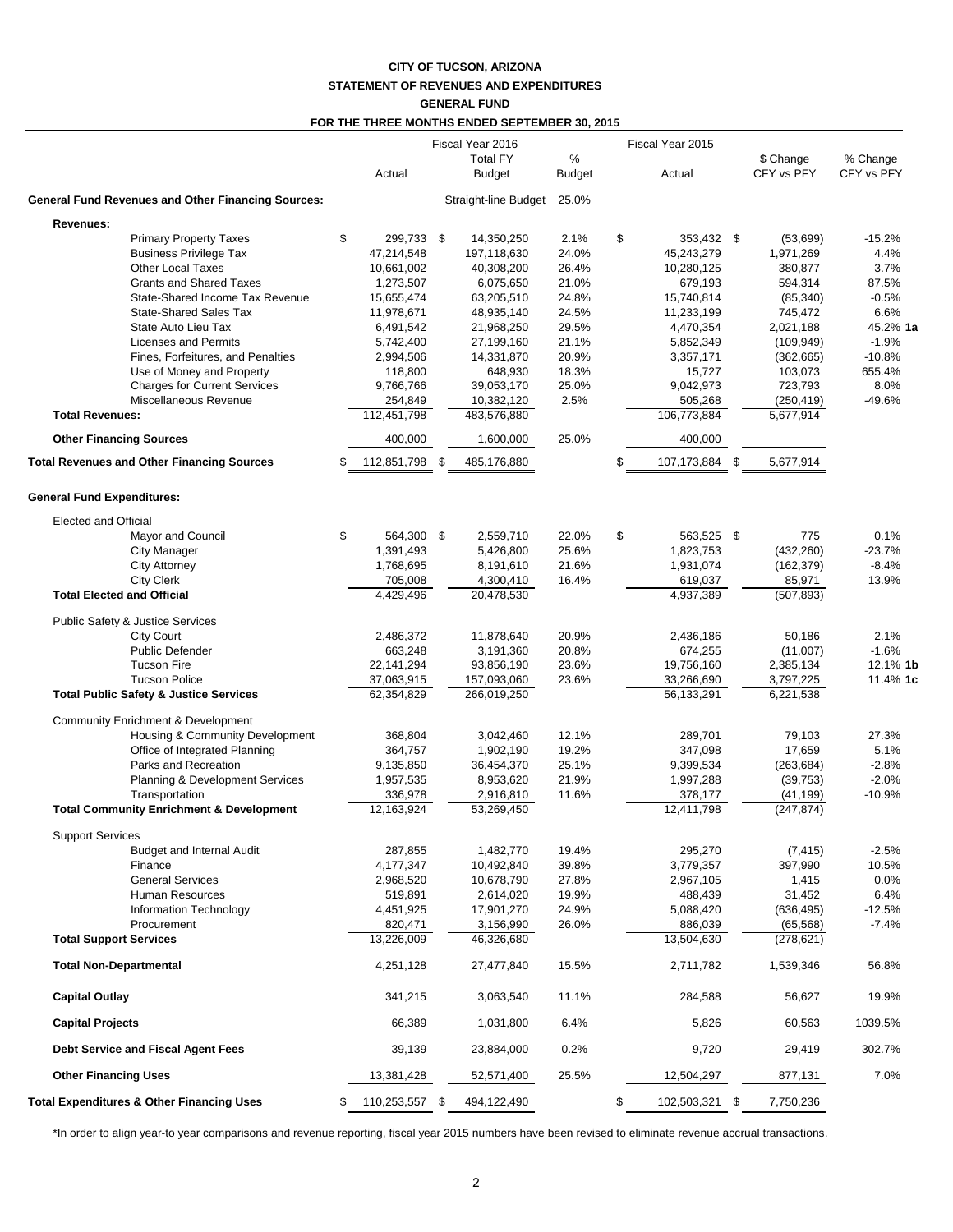## **CITY OF TUCSON, ARIZONA STATEMENT OF REVENUES AND EXPENDITURES MASS TRANSIT FUND FOR THE THREE MONTHS ENDED SEPTEMBER 30, 2015**

|                                                           |    | Actual        | Fiscal Year 2016<br><b>Total FY</b><br><b>Budget</b> |                      | %<br>Budget |    | Fiscal Year 2015<br>Actual |  | \$ Change<br>CFY vs PFY | % Change<br>CFY vs PFY |  |
|-----------------------------------------------------------|----|---------------|------------------------------------------------------|----------------------|-------------|----|----------------------------|--|-------------------------|------------------------|--|
| <b>Mass Transit Revenues and Other Financing Sources:</b> |    |               |                                                      | Straight-line Budget | 25.0%       |    |                            |  |                         |                        |  |
| Revenues:                                                 |    |               |                                                      |                      |             |    |                            |  |                         |                        |  |
| <b>Federal Grants and Contributions</b>                   |    | 7,597,725 \$  |                                                      | 28,303,470           | 26.8%       | \$ | 5,489,285 \$               |  | 2,108,440               | 38.4% 2a               |  |
| <b>Other Agencies</b>                                     |    | 493,507       |                                                      | 13,829,020           | 3.6%        |    | 2,699,587                  |  | (2,206,080)             | $-81.7\%$ 2b           |  |
| Use of Money and Property                                 |    | 1,543         |                                                      | 360,000              | 0.4%        |    | 40,792                     |  | (39, 249)               | $-96.2%$               |  |
| <b>Charges for Current Services</b>                       |    | 2,483,872     |                                                      | 13,156,630           | 18.9%       |    | 3,238,851                  |  | (754, 979)              | $-23.3\%$ 2b           |  |
| Miscellaneous Revenue                                     |    | 103,854       |                                                      | 100,370              | 103.5%      |    | 49,843                     |  | 54,011                  | 108.4%                 |  |
| <b>Total Revenues:</b>                                    |    | 10,680,501    |                                                      | 55,749,490           |             |    | 11,518,358                 |  | (837, 857)              |                        |  |
| <b>Other Financing Sources</b>                            |    | 11,370,768    |                                                      | 45,483,070           | 25.0%       |    | 7,379,856                  |  | 3,990,912               | 54.1%                  |  |
| <b>Total Revenues and Other Financing Sources</b>         | \$ | 22,051,269    | S.                                                   | 101,232,560          |             |    | 18,898,214 \$              |  | 3,153,055               |                        |  |
| <b>Mass Transit Expenditures:</b>                         |    |               |                                                      |                      |             |    |                            |  |                         |                        |  |
| Community Enrichment & Development                        |    |               |                                                      |                      |             |    |                            |  |                         |                        |  |
| Transportation                                            |    | 16,694,791 \$ |                                                      | 77,585,280           | 21.5%       |    | 18,058,076 \$              |  | (1,363,285)             | $-7.5\%$ 2b            |  |
| <b>Total Community Enrichment &amp; Development</b>       |    | 16,694,791    |                                                      | 77,585,280           |             |    | 18,058,076                 |  | (1,363,285)             |                        |  |
| <b>Capital Outlay</b>                                     |    | 8,710,350     |                                                      | 23,622,100           | 36.9%       |    | 9,068,511                  |  | (358, 161)              | $-3.9%$                |  |
| <b>Total Expenditures &amp; Other Financing Uses</b>      |    | 25,405,141 \$ |                                                      | 101,207,380          |             |    | 27,126,587 \$              |  | (1,721,446)             |                        |  |

#### **CITY OF TUCSON, ARIZONA STATEMENT OF REVENUES AND EXPENDITURES SUN LINK FOR THE THREE MONTHS ENDED SEPTEMBER 30, 2015**

|                                                                    |     |                | Fiscal Year 2016 |                      |        | Fiscal Year 2015 |      |                  |            |
|--------------------------------------------------------------------|-----|----------------|------------------|----------------------|--------|------------------|------|------------------|------------|
|                                                                    |     |                |                  | <b>Total FY</b>      |        |                  |      | \$ Change        | % Change   |
|                                                                    |     | Actual         |                  | <b>Budget</b>        | Budget | Actual           |      | CFY vs PFY       | CFY vs PFY |
| <b>Sun Link Revenues and Other Financing Sources:</b><br>Revenues: |     |                |                  | Straight-line Budget | 25.0%  |                  |      |                  |            |
| <b>Other Agencies</b>                                              | \$  |                | \$               | 2,000,000            |        | \$               | \$   |                  |            |
| <b>Charges for Current Services</b><br>Miscellaneous Revenue       |     | 140,169<br>568 |                  | 1,396,280            | 10.0%  | 159,683          |      | (19, 514)<br>568 | $-12.2%$   |
| Total Revenues:                                                    |     | 140,737        |                  | 3,396,280            |        | 159,683          |      | (18, 946)        |            |
| <b>Other Financing Sources</b>                                     |     | 577,943        |                  | 2,311,770            | 25.0%  | 150,862          |      | 427,081          | 283.1%     |
| <b>Total Revenues and Other Financing Sources</b>                  |     | 718,680 \$     |                  | 5,708,050            |        | \$<br>310,545 \$ |      | 408,135          |            |
| <b>Sun Link Expenditures:</b>                                      |     |                |                  |                      |        |                  |      |                  |            |
| Community Enrichment & Development                                 |     |                |                  |                      |        |                  |      |                  |            |
| Transportation                                                     | \$. | 899,474 \$     |                  | 4,220,800            | 21.3%  | \$<br>680,922 \$ |      | 218,552          | 32.1%      |
| <b>Total Community Enrichment &amp; Development</b>                |     | 899,474        |                  | 4,220,800            |        | 680,922          |      | 218,552          |            |
| Debt Service and Fiscal Agent Fees                                 |     |                |                  | 1,512,430            | 0.0%   |                  |      |                  |            |
| <b>Total Expenditures &amp; Other Financing Uses</b>               |     | 899,474 \$     |                  | 5,733,230            |        | 680,922          | - \$ | 218,552          |            |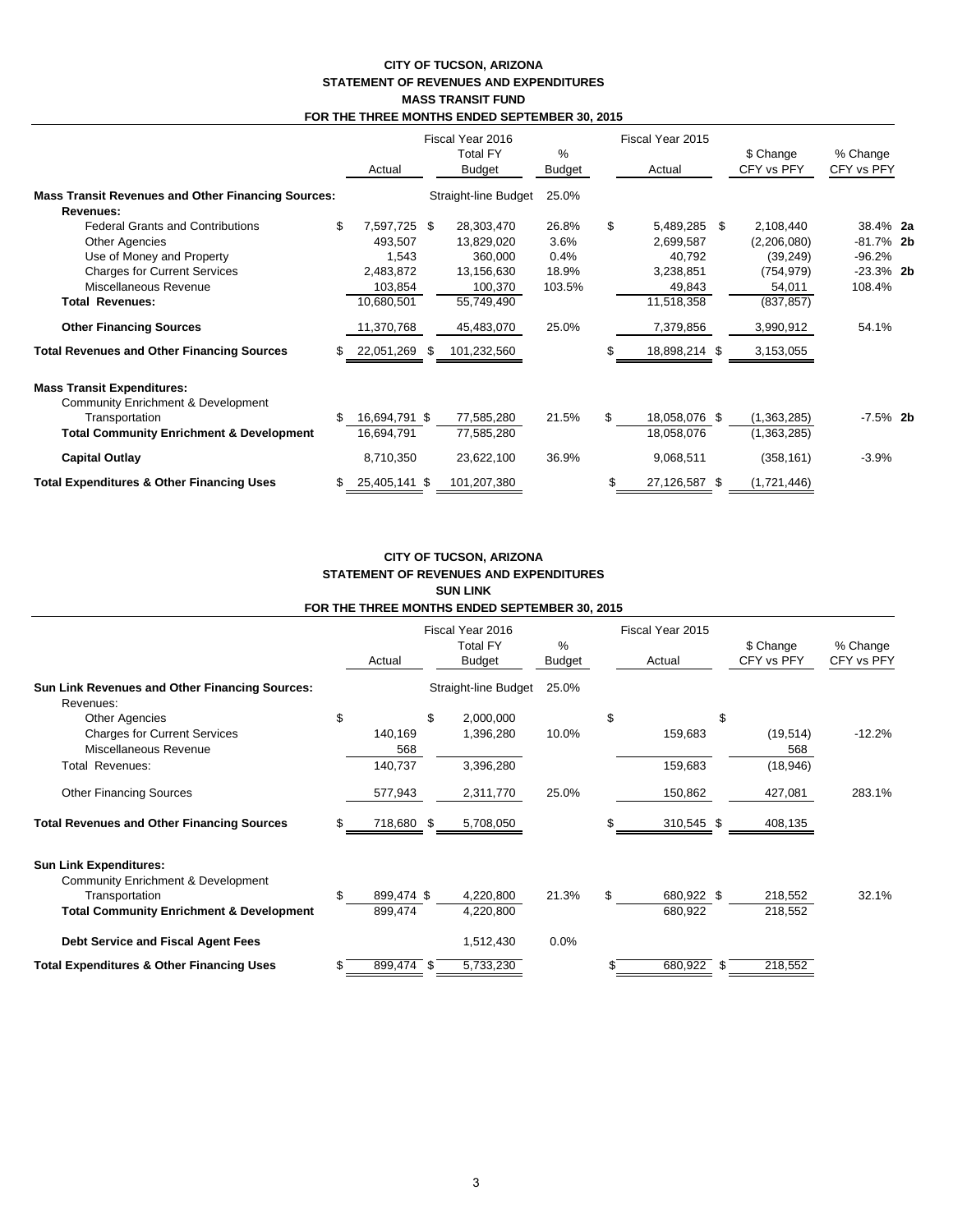### **CITY OF TUCSON, ARIZONA STATEMENT OF REVENUES AND EXPENDITURES HIGHWAY USER REVENUE FUND (HURF) FOR THE THREE MONTHS ENDED SEPTEMBER 30, 2015**

|                                                                                                                                                         |    | Actual                    | Fiscal Year 2016<br><b>Total FY</b><br><b>Budget</b> | $\%$<br>Budget |     | Fiscal Year 2015<br>Actual | \$ Change<br>CFY vs PFY | % Change<br>CFY vs PFY |
|---------------------------------------------------------------------------------------------------------------------------------------------------------|----|---------------------------|------------------------------------------------------|----------------|-----|----------------------------|-------------------------|------------------------|
| <b>HURF Revenues and Other Financing Sources:</b>                                                                                                       |    |                           | Straight-line Budget                                 | 25.0%          |     |                            |                         |                        |
| Revenues:                                                                                                                                               |    |                           |                                                      |                |     |                            |                         |                        |
| Licenses and Permits                                                                                                                                    | \$ | 41.836 \$                 | 403.000                                              | 10.4%          | \$  | 67.751 \$                  | (25, 915)               | $-38.3%$               |
| <b>Other Agencies</b>                                                                                                                                   |    | 9,481,850                 | 36,492,310                                           | 26.0%          |     | 9,027,568                  | 454,282                 | 5.0%                   |
| Use of Money and Property                                                                                                                               |    | 145.911                   | 635.840                                              | 22.9%          |     | 68.735                     | 77,176                  | 112.3%                 |
| <b>Charges for Current Services</b>                                                                                                                     |    | 44.475                    | 140.000                                              | 31.8%          |     | 144,826                    | (100, 351)              | $-69.3%$               |
| Miscellaneous Revenue                                                                                                                                   |    | 65,890                    | 500,000                                              | 13.2%          |     | 537,175                    | (471,285)               | $-87.7%$               |
| <b>Total Revenues</b>                                                                                                                                   | S  | 9,779,962 \$              | 38,171,150                                           |                | SS. | 9,846,055 \$               | (66,093)                |                        |
| <b>HURF Expenditures:</b><br>Public Safety & Justice Services<br>Neighborhood Resources Department<br><b>Total Public Safety &amp; Justice Services</b> | \$ | 6,070,971 \$<br>6.070.971 | 31,947,360<br>31,947,360                             | 19.0%          | \$  | 6,035,531<br>6,035,531     | \$<br>35,440<br>35,440  | 0.6%                   |
| Community Enrichment and Development<br>Transportation<br><b>Total Community Enrichment and Development</b>                                             |    |                           | 100,580<br>100,580                                   | 0.0%           |     | 50,290<br>50,290           | (50, 290)<br>(50, 290)  | $-100.0%$              |
| <b>Capital Expenditures</b>                                                                                                                             |    | 3,140                     | 1,035,650                                            | 0.3%           |     |                            | 3,140                   | 100.0%                 |
| <b>Capital Projects</b>                                                                                                                                 |    | 111,205                   | 1,998,620                                            | 5.6%           |     | 9,231                      | 101,974                 | 1104.7%                |
| <b>Other Financing Uses</b>                                                                                                                             |    |                           | (9,821,590)                                          | 0.0%           |     |                            |                         | 0.0%                   |
| <b>Total Expenditures &amp; Other Financing Uses</b>                                                                                                    | \$ | 6,185,316 \$              | 25,260,620                                           |                | \$  | 6,095,052                  | \$<br>90,264            |                        |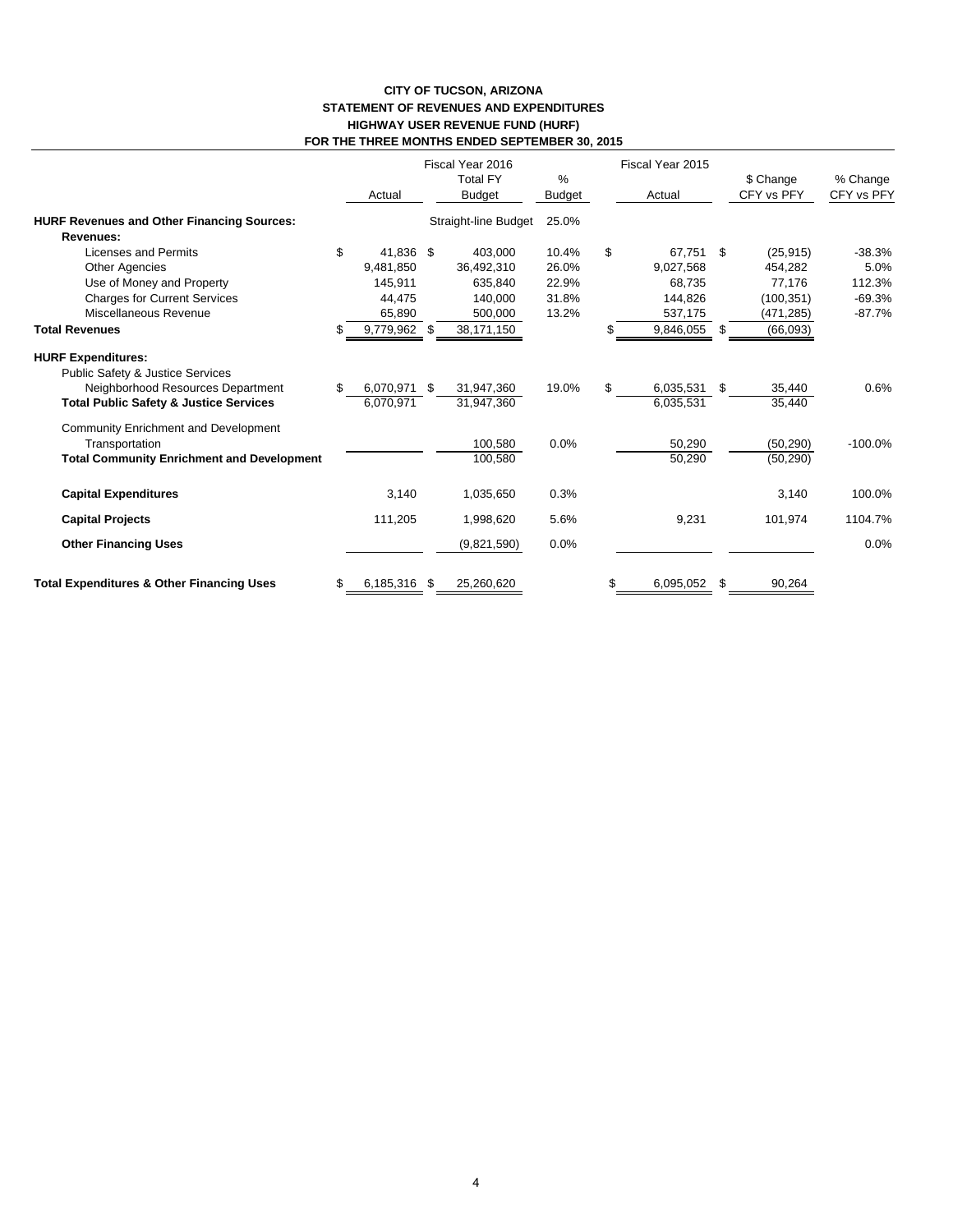# **CITY OF TUCSON, ARIZONA STATEMENT OF NET POSITION ENTERPRISE FUNDS September 30, 2015**

|                                                     | <b>Water Utility Fund</b> | Environmental<br><b>Services</b> | <b>Tucson Golf</b><br><b>Enterprise Fund</b> |            |
|-----------------------------------------------------|---------------------------|----------------------------------|----------------------------------------------|------------|
| <b>ASSETS</b>                                       |                           |                                  |                                              |            |
| Current assets:                                     |                           |                                  |                                              |            |
| Cash and Cash Equivalents                           | \$<br>61,635,390 \$       | 32,230,321 \$                    |                                              | 9,550      |
| Cash and Investments - Restricted                   | 29,549,107                |                                  |                                              |            |
| Cash and Investments with Fiscal Agent - Restricted | 11,993,493                |                                  |                                              |            |
| Accounts Receivable, Net                            | 26,442,535                | 3,863,174                        |                                              | 407,464    |
| Due from Other Agencies                             |                           | 2,975                            |                                              |            |
| Interest Receivable                                 | 134,293                   | 78,882                           |                                              |            |
| Inventories                                         | 4,407,831                 |                                  |                                              | 208,733    |
| <b>Other Assets</b>                                 | 2,502,584                 |                                  |                                              |            |
| Total current assets                                | 136,665,233               | 36, 175, 352                     |                                              | 625,747    |
| Noncurrent assets:                                  |                           |                                  |                                              |            |
| Long Term Accounts Receivable                       | 208,172                   |                                  |                                              |            |
| <b>Other Assets - Restricted</b>                    | 337,842                   |                                  |                                              | 50,589     |
| Land and Construction in Progress                   | 175,287,680               | 21,167,830                       |                                              | 2,701,865  |
| Other Capital Assets, Net                           | 1,044,170,900             | 19,446,565                       |                                              | 12,580,206 |
| <b>Water Rights</b>                                 | 52,126,968                |                                  |                                              |            |
| Total noncurrent assets                             | 1,272,131,562             | 40,614,395                       |                                              | 15,332,660 |
| <b>Total assets</b>                                 | 1,408,796,795             | 76,789,747                       |                                              | 15,958,407 |
| DEFERRED OUTFLOWS                                   |                           |                                  |                                              |            |
| Loss on Refunding of Debt                           | 16,668,601                |                                  |                                              |            |
| <b>Total deferred outflows</b>                      | 16,668,601                |                                  |                                              |            |
| <b>LIABILITIES</b>                                  |                           |                                  |                                              |            |
| <b>Current liabilities:</b>                         |                           |                                  |                                              |            |
| <b>Accounts Payable</b>                             | 2,116,613                 | 411,515                          |                                              | 206,100    |
| <b>Accrued Payroll Liabilities</b>                  | 8,889                     | 14,129                           |                                              | 41,711     |
| Interfund Payable                                   |                           |                                  |                                              | 978,731    |
| Due to Other Agencies                               | 3,362,768                 | 2,123                            |                                              | 35,751     |
| <b>Accrued Interest Payable</b>                     |                           |                                  |                                              | 1,689      |
| <b>Refundable Deposits</b>                          | 2,311,648                 | 77,877                           |                                              | 2,759      |
| <b>Current Portion of Bonds Payable</b>             | 37, 171, 746              | 268,000                          |                                              |            |
| <b>Current Portion of Contracts Payable</b>         |                           |                                  |                                              | 81,954     |
| <b>Current Portion of Compensated Absences</b>      | 1,760,284                 | 609,062                          |                                              |            |
| Liabilities Payable from Restricted Assets          | 989,201                   | 750,551                          |                                              |            |
| <b>Advances From Customers</b>                      |                           |                                  |                                              | 74,704     |
| <b>Total current liabilities</b>                    | 47,721,149                | 2,133,257                        |                                              | 1,423,399  |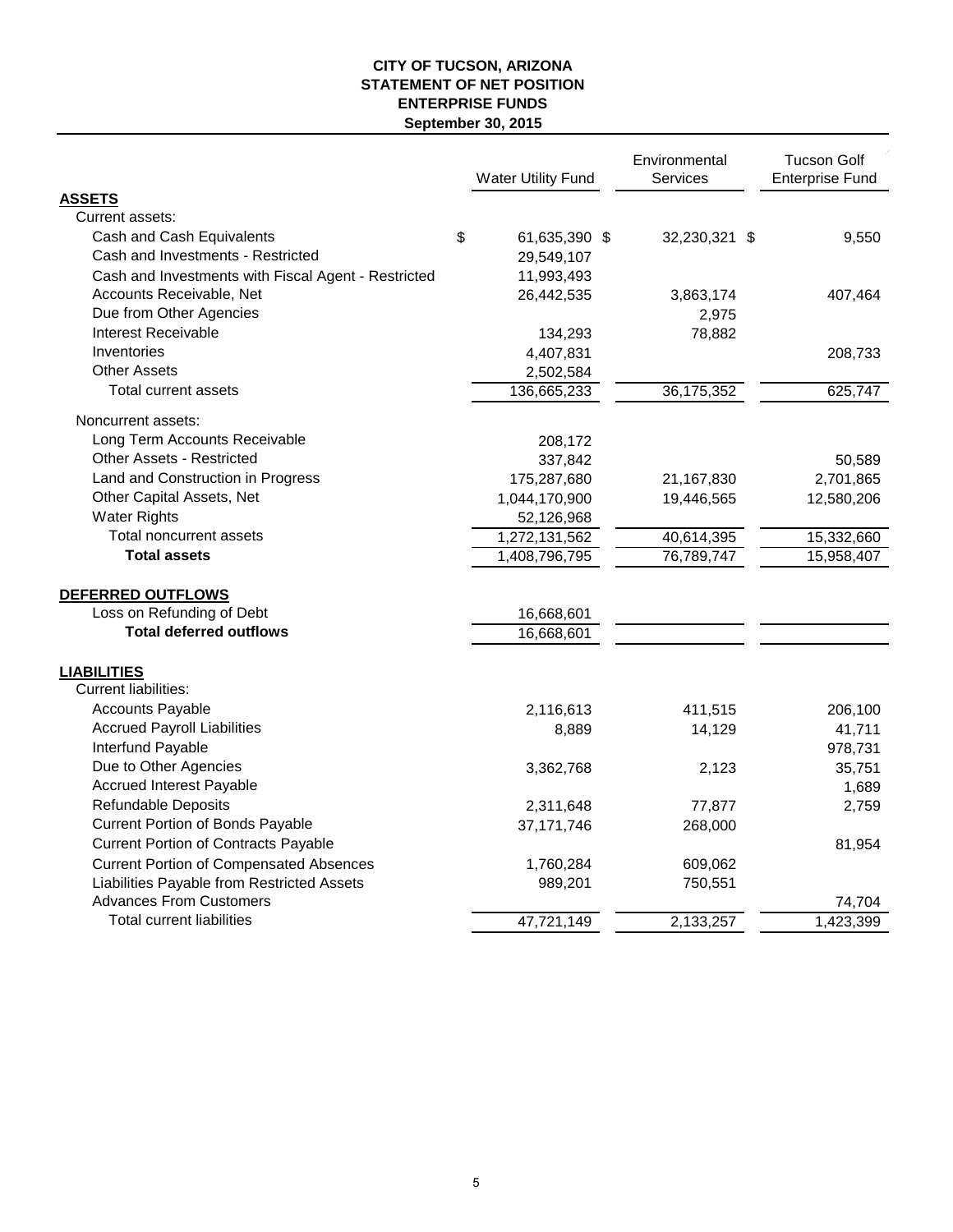# **CITY OF TUCSON, ARIZONA STATEMENT OF NET POSITION ENTERPRISE FUNDS September 30, 2015**

| <b>LIABILITIES (continued)</b>        |                      |                |             |
|---------------------------------------|----------------------|----------------|-------------|
| Noncurrent liabilities:               |                      |                |             |
| <b>Bonds Payable</b>                  | 520, 151, 594        |                |             |
| <b>Contracts Payable</b>              |                      | 10,349,118     | 253,166     |
| <b>Compensated Absences</b>           | 1,734,448            | 663,493        |             |
| <b>Other Postemployment Benefits</b>  | 1,447,762            | 598,024        |             |
| Loans and Notes Payable               |                      |                | 8,554,615   |
| Long Term Liabilities                 |                      | 56,355,386     |             |
| Total noncurrent liabilities          | 523,333,804          | 67,966,021     | 8,807,781   |
| <b>Total liabilities</b>              | 571,054,953          | 70,099,278     | 10,231,180  |
| <b>DEFERRED INFLOWS</b>               |                      |                |             |
| <b>Deferred Revenue</b>               | 11,694,103           |                |             |
| <b>Total deferred inflows</b>         | 11,694,103           |                |             |
| <b>NET POSITION</b>                   |                      |                |             |
| Net Investment in capital assets      | 760,817,757          | 27,873,417     | 14,946,951  |
| Amounts Restricted for:               |                      |                |             |
| <b>Debt Service</b>                   | 11,993,493           |                |             |
| Unrestricted Amounts (deficit)        | 69,905,090           | (40, 223, 795) | (9,219,724) |
| <b>Closure/Post Closure Liability</b> |                      | 7,894,247      |             |
| New Landfill Cell Construction        |                      | 11,146,600     |             |
| <b>Total net position</b>             | 842,716,340 \$<br>\$ | 6,690,469 \$   | 5,727,227   |

\* Net position will change once fiscal year 2015 Comprehensive Annual Financial Report is finalized.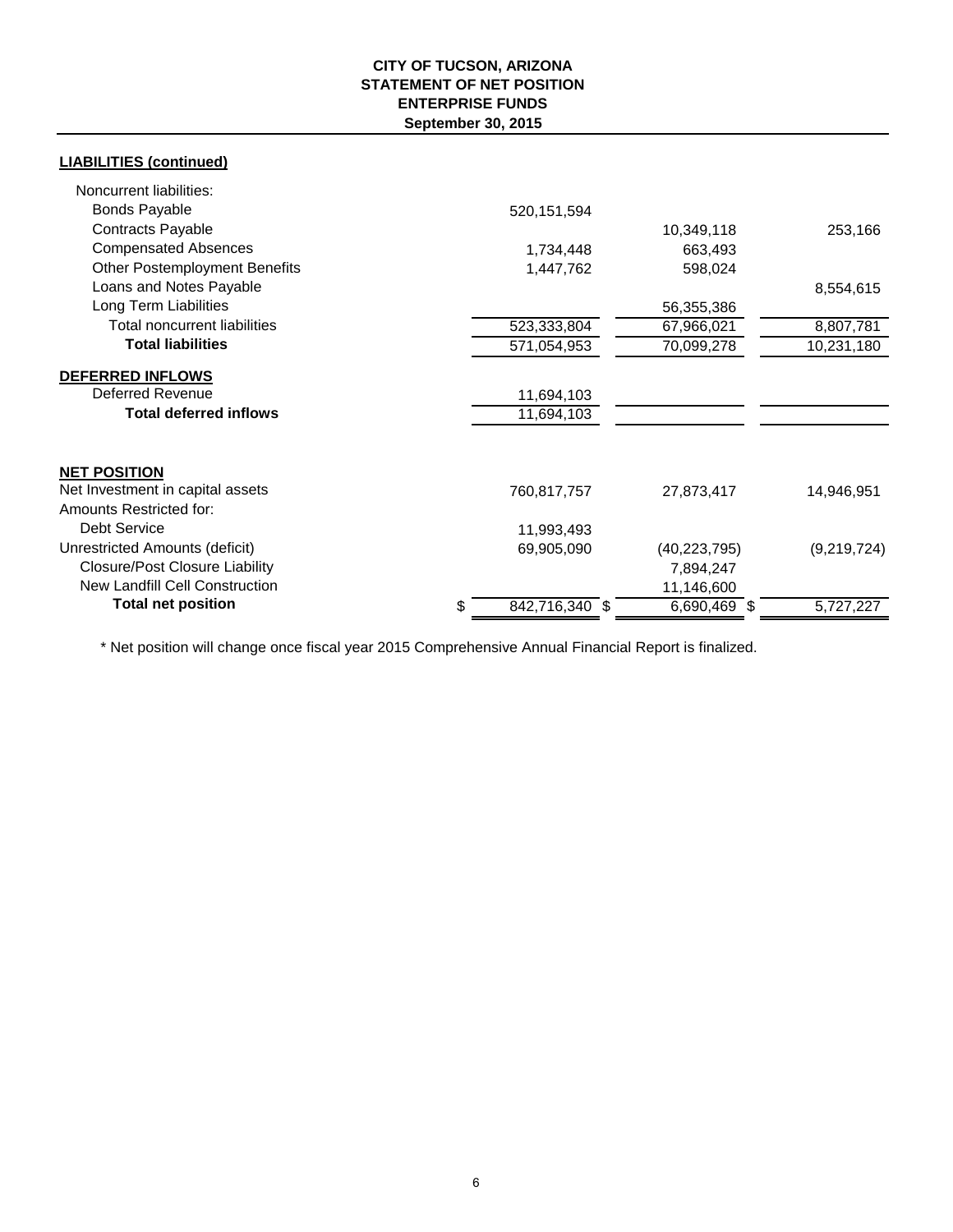#### **CITY OF TUCSON, ARIZONA SCHEDULE OF REVENUES, EXPENSES, AND CHANGES IN FUND NET ASSETS WATER UTILITY FUND FOR THE THREE MONTHS ENDED SEPTEMBER 30, 2015**

|                                                | Fiscal Year 2016     | Fiscal Year 2015 |               |            |  |
|------------------------------------------------|----------------------|------------------|---------------|------------|--|
|                                                |                      |                  | \$ Change     | % Change   |  |
|                                                | Actual               | Actual           | CFY vs PFY    | CFY vs PFY |  |
| <b>Operating revenues:</b>                     |                      |                  |               |            |  |
| <b>Charges for Services</b>                    | \$<br>45,532,336 \$  | 41,544,604 \$    | 3,987,732     | 9.6%       |  |
| <b>Total operating revenues</b>                | 45,532,336           | 41,544,604       | 3,987,732     |            |  |
| <b>Operating expenses:</b>                     |                      |                  |               |            |  |
| Salaries, Wages and Benefits                   | 8,169,146            | 8,558,983        | (389, 837)    | $-4.6%$    |  |
| <b>Contractual Services</b>                    | 13,757,256           | 18,590,870       | (4,833,614)   | $-26.0%$   |  |
| Commodities                                    | 1,774,933            | 2,142,715        | (367, 782)    | $-17.2%$   |  |
| Depreciation/Amortization                      | 8,799,000            | 7,500,000        | 1,299,000     | 17.3%      |  |
| <b>Total operating expenses</b>                | 32,500,335           | 36,792,568       | (4, 292, 233) |            |  |
| <b>Operating Income (Loss)</b>                 | 13,032,001           | 4,752,036        | 8,279,965     |            |  |
| Nonoperating revenues (expenses):              |                      |                  |               |            |  |
| Investment Income                              | 258,149              | (246, 607)       | 504,756       | $-204.7%$  |  |
| Gain (Loss) on Sale of Property/Equipment      | 51,320               | 81,766           | (30, 446)     | $-37.2%$   |  |
| <b>Interest Expense</b>                        | (4,643,674)          | (4,605,336)      | (38, 338)     | 0.8%       |  |
| Other Nonoperating Income (Expenses)           | (1, 205, 394)        | (1,503,576)      | 298,182       | $-19.8%$   |  |
| Total nonoperating revenues (expenses)         | (5,539,599)          | (6,273,753)      | 734,154       |            |  |
| Income (loss) before capital contributions and |                      |                  |               |            |  |
| transfers                                      | 7,492,402            | (1,521,717)      | 9,014,119     |            |  |
| <b>Capital Contributions</b>                   | 729.386              | 587.208          | 142,178       | 24.2%      |  |
| <b>Transfers Out</b>                           | (400,000)            | (400,000)        |               | 0.0%       |  |
|                                                |                      |                  |               |            |  |
| Changes in net position                        | 7,821,788            | (1, 334, 509)    | 9,156,297     |            |  |
| Total net position, beginning of year          | 834,894,552          | 817,068,643      | 17,825,909    |            |  |
| <b>Total net position</b>                      | 842,716,340 \$<br>\$ | 815,734,134 \$   | 26,982,206    |            |  |

\* Beginning of year net position is subject to change until final audit of the fiscal year 2015 Comprehensive Annual Financial Report.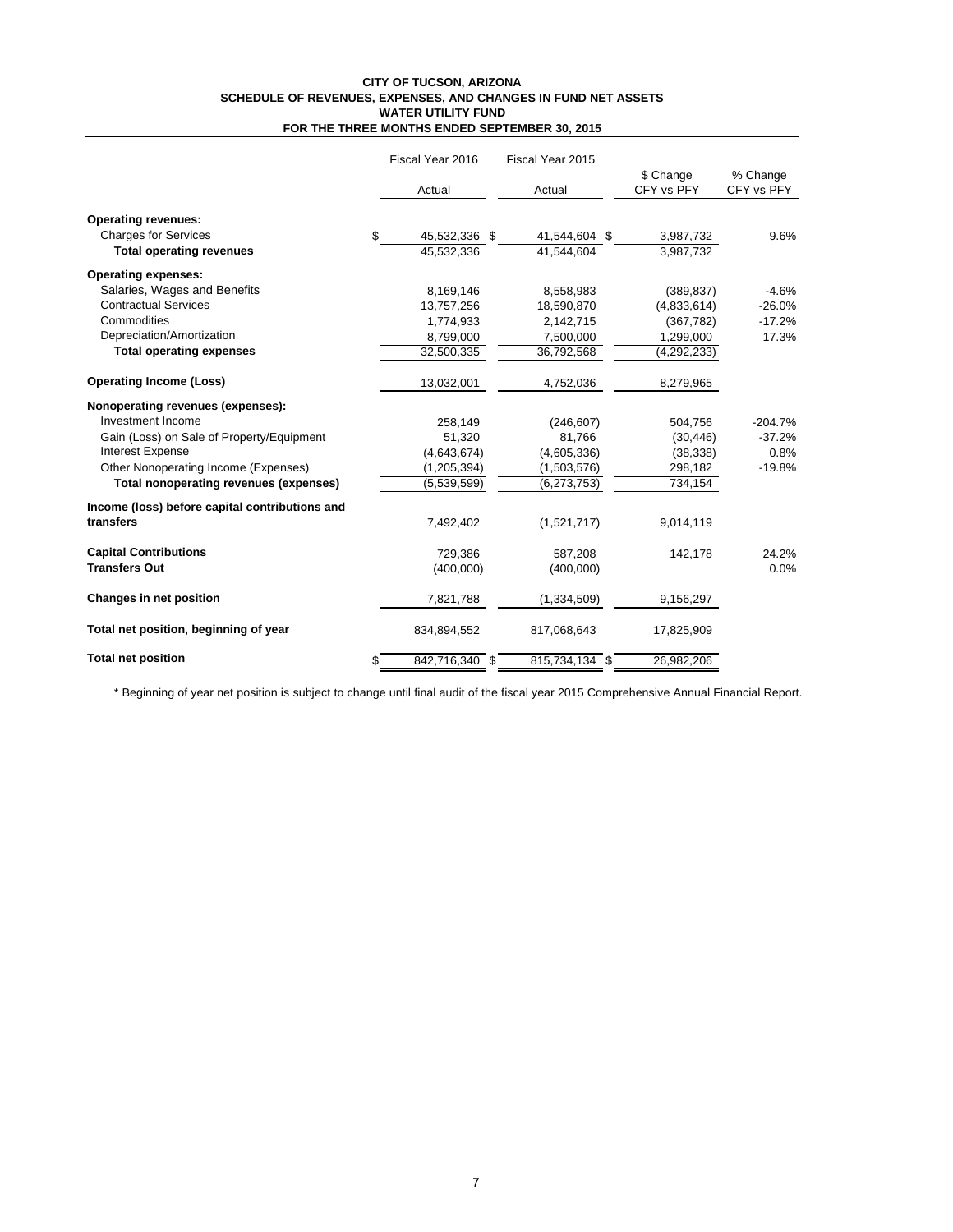#### **CITY OF TUCSON, ARIZONA SCHEDULE OF REVENUES, EXPENSES, AND CHANGES IN FUND NET ASSETS ENVIRONMENTAL SERVICES FUND FOR THE THREE MONTHS ENDED SEPTEMBER 30, 2015**

|                                                | Fiscal Year 2016      |    | Fiscal Year 2015 |    |                         |                        |
|------------------------------------------------|-----------------------|----|------------------|----|-------------------------|------------------------|
|                                                | Actual                |    | Actual           |    | \$ Change<br>CFY vs PFY | % Change<br>CFY vs PFY |
| <b>Operating revenues:</b>                     |                       |    |                  |    |                         |                        |
| <b>Charges for Services</b>                    | \$<br>12,685,026      | \$ | 12,647,942       | \$ | 37,084                  | 0.3%                   |
| <b>Miscellaneous</b>                           | 174,418               |    | 280,207          |    | (105,789)               | $-37.8%$               |
| <b>Total operating revenues</b>                | 12,859,444            |    | 12,928,149       |    | (68, 705)               |                        |
| <b>Operating expenses:</b>                     |                       |    |                  |    |                         |                        |
| Salaries, Wages and Benefits                   | 3,311,205             |    | 3,541,141        |    | (229, 936)              | $-6.5%$                |
| <b>Contractual Services</b>                    | 4,655,379             |    | 4,152,275        |    | 503,104                 | 12.1%                  |
| Commodities                                    | 843,645               |    | 890,200          |    | (46, 555)               | $-5.2%$                |
| Depreciation/Amortization                      | 1,030,818             |    | 1,132,368        |    | (101,550)               | $-9.0%$                |
| <b>Total operating expenses</b>                | 9,841,047             |    | 9,715,984        |    | 125,063                 |                        |
| <b>Operating Income (Loss)</b>                 | 3,018,397             |    | 3,212,165        |    | (193,768)               |                        |
| Nonoperating revenues (expenses):              |                       |    |                  |    |                         |                        |
| Investment Income                              | 88,289                |    | (138,909)        |    | 227,198                 | $-163.6%$              |
| Gain (Loss) on Sale of Property/Equipment      | 14,072                |    | 363,568          |    | (349, 496)              | $-96.1%$               |
| <b>Other Agencies</b>                          | 2.975                 |    | 5,570            |    | (2,595)                 | $-46.6%$               |
| Total nonoperating revenues (expenses)         | 105,336               |    | 230,229          |    | (124, 893)              |                        |
| Income (loss) before capital contributions and |                       |    |                  |    |                         |                        |
| transfers                                      | 3,123,733             |    | 3,442,394        |    | (318, 661)              |                        |
| Changes in net position                        | 3,123,733             |    | 3,442,394        |    | (318, 661)              |                        |
| Total net position, beginning of year          | 3,566,736             |    | (4,625,002)      |    | 8,191,738               |                        |
| <b>Total net position</b>                      | \$<br>6,690,469<br>\$ |    | (1, 182, 608)    | \$ | 7,873,077               |                        |

\* Beginning of year net position is subject to change until final audit of the fiscal year 2015 Comprehensive Annual Financial Report.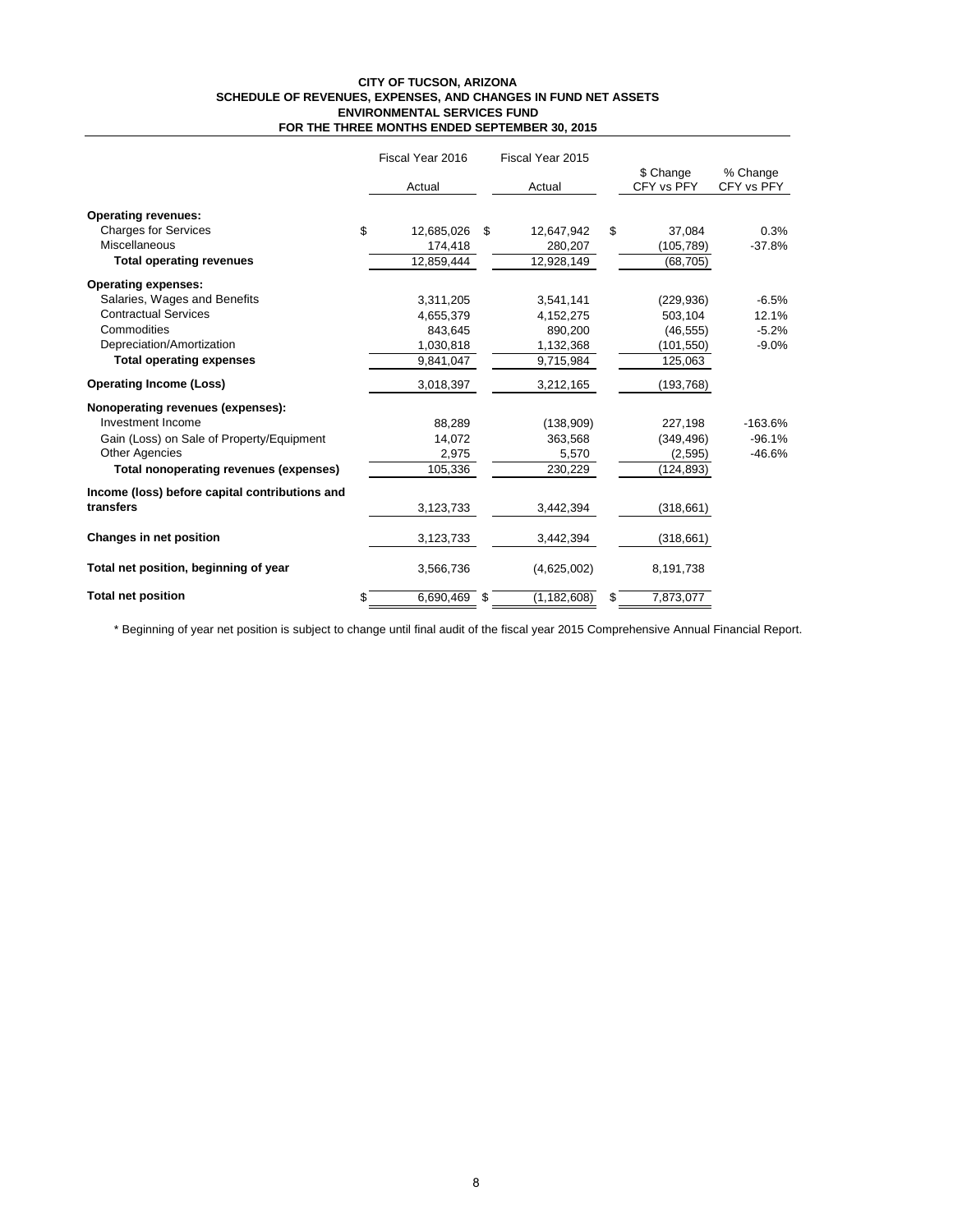### **CITY OF TUCSON, ARIZONA STATEMENT OF REVENUES, EXPENSES, AND CHANGES IN FUND NET POSITION TUCSON GOLF ENTERPRISE FUND FOR THE THREE MONTHS ENDED SEPTEMBER 30, 2015**

|                                        | El Rio<br>Randolph |              |              | Silverbell   | Enke         | Combined         | <b>Total Straight-</b><br>line Budget | % Budget |  |
|----------------------------------------|--------------------|--------------|--------------|--------------|--------------|------------------|---------------------------------------|----------|--|
| <b>COURSE OPERATIONS:</b>              |                    |              |              |              |              |                  |                                       |          |  |
| <b>Operating revenues:</b>             |                    |              |              |              |              |                  |                                       |          |  |
| <b>Green Fees</b>                      | \$                 | 188.914 \$   | 47.919 \$    | 74.564 \$    | 45.842 \$    | 357.239 \$       | 7,688,730                             |          |  |
| <b>Cart Rentals</b>                    |                    | 200,600      | 63,264       | 54,168       | 64,050       | 382,082          |                                       |          |  |
| Driving Range                          |                    | 69,799       | 1,669        | 17,198       | 30,656       | 119,322          |                                       |          |  |
| Clubhouse                              |                    | 83,026       | 39,315       | 38,211       | 36,930       | 197,482          |                                       |          |  |
| <b>Other Revenue</b>                   |                    | 134,085      | 17,840       | 13,155       | 24,405       | 189,485          | 10,130.00                             |          |  |
| <b>Total Operating Revenues</b>        |                    | 676,424      | 170,007      | 197,296      | 201,883      | 1,245,610        | 7,698,860                             | 16.2%    |  |
| <b>Operating expenses:</b>             |                    |              |              |              |              |                  |                                       |          |  |
| Salaries, Wages and Benefits           |                    | 4,111        | 2,397        | 2,397        | 2,397        | 11,302           |                                       |          |  |
| <b>Contractual Services</b>            |                    | 696,106      | 331,739      | 239,256      | 325,583      | 1,592,684        | 5,537,470                             |          |  |
| Commodities                            |                    | 195,991      | 58,121       | 42,613       | 42,614       | 339,339          | 1,297,850                             |          |  |
| Cost of Goods Sold                     |                    | 62,246       | 18,879       | 18,785       | 17,698       | 117,608          | 646,280                               |          |  |
| Depreciation/Amortization              |                    | 61,023       | 33,201       | 57,627       | 28,842       | 180,693          |                                       |          |  |
| <b>Total Operating Expenses</b>        |                    | 1,019,477    | 444,337      | 360,678      | 417,134      | 2,241,626        | 7,527,440                             | 30%      |  |
| <b>Operating Income (Loss)</b>         |                    | (343,053)    | (274, 330)   | (163, 382)   | (215, 251)   | (996, 016)       | 171,420                               |          |  |
| Nonoperating revenues (expenses):      |                    |              |              |              |              |                  |                                       |          |  |
| <b>Interest Expense</b>                |                    | (2,056)      | (1,028)      | (1,028)      | (1,028)      | (5, 140)         | 7,970                                 |          |  |
| Other                                  |                    |              |              |              |              |                  | 94,250                                |          |  |
| Total nonoperating revenues (expenses) |                    | (2,056)      | (1,028)      | (1,028)      | (1,028)      | (5, 140)         | 102,220                               |          |  |
| Income (Loss) before capital           |                    |              |              |              |              |                  |                                       |          |  |
| contributions and transfers            |                    | (345, 109)   | (275, 358)   | (164, 410)   | (216, 279)   | (1,001,156)      | 273,640                               |          |  |
| Changes in net position                |                    | (345, 109)   | (275, 358)   | (164, 410)   | (216, 279)   | $(1,001,156)$ \$ | 273,640                               |          |  |
| Total net position, beginning of year  |                    | 2,018,515    | 1,816,663    | 1,345,677    | 1,547,528    | 6,728,383        |                                       |          |  |
| <b>Total net position</b>              | \$                 | 1,673,406 \$ | 1,541,305 \$ | 1,181,267 \$ | 1,331,249 \$ | 5,727,227        |                                       |          |  |

\* Beginning of year net position is subject to change until final audit of the fiscal year 2015 Comprehensive Annual Financial Report.

Note: OB Sports and City of Tucson statements will report immaterial differences due to timing and reconciliation issues.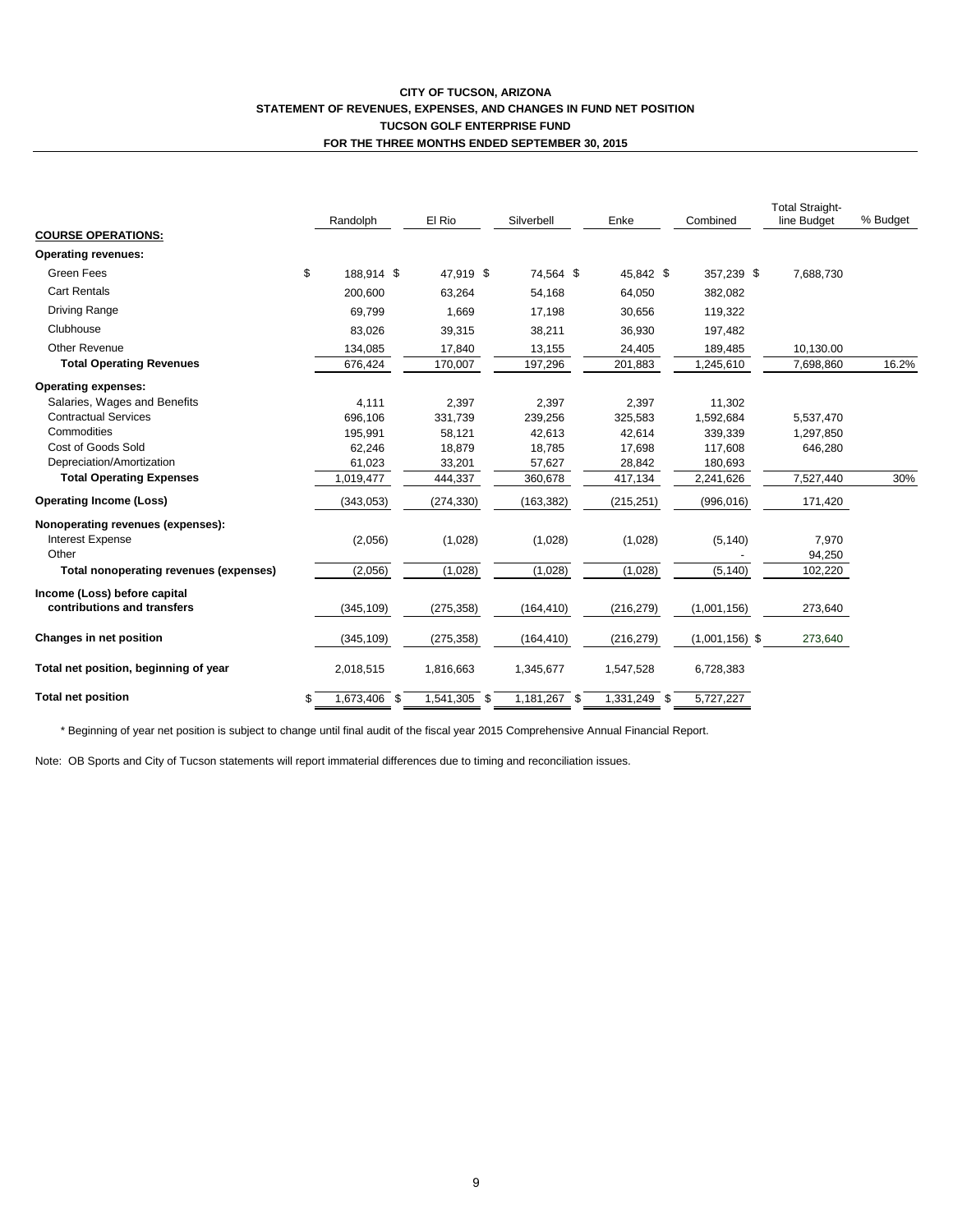## **CITY OF TUCSON, ARIZONA STATEMENT OF REVENUES, EXPENSES, AND CHANGES IN NET POSITION INTERNAL SERVICE FUNDS FOR THE THREE MONTHS ENDED SEPTEMBER 30, 2015**

|                                           | <b>Fleet Services</b> | Self Insurance | <b>General Services</b> |
|-------------------------------------------|-----------------------|----------------|-------------------------|
| <b>Operating revenues:</b>                |                       |                |                         |
| <b>Charges for Services</b>               | \$<br>5,674,617 \$    | 3,651,736 \$   | 4,306,855               |
| Miscellaneous                             | 47,171                | 8,726          | 1.420                   |
| <b>Total operating revenues</b>           | 5,721,788             | 3,660,462      | 4,308,275               |
| <b>Operating expenses:</b>                |                       |                |                         |
| Salaries, Wages and Benefits              | 1,296,850             | 271,362        | 2,013,031               |
| <b>Contractual Services</b>               | 1,393,250             | 1,215,231      | 1,355,465               |
| Commodities                               | 2,605,019             | 23,075         | 496,905                 |
| <b>Benefits and Claims</b>                |                       | 1,533,630      |                         |
| Depreciation                              | 421,598               | 3,780          | 15,923                  |
| <b>Total operating expenses</b>           | 5,716,717             | 3,047,078      | 3,881,324               |
| <b>Operating income (loss)</b>            | 5,071                 | 613,384        | 426,951                 |
| Nonoperating revenues (expenses):         |                       |                |                         |
| <b>Property Taxes</b>                     |                       | 30,395         |                         |
| Investment Income                         | 1,995                 | 24,797         | 8,423                   |
| Gain (loss) on Sale of Property/Equipment | 115,277               |                |                         |
| Total nonoperating revenues (expenses)    | 117,272               | 55,192         | 8,423                   |
| Income (loss) before capital              |                       |                |                         |
| contributions and transfers               | 122,343               | 668,576        | 435,374                 |
| <b>Changes in net position</b>            | 122,343               | 668,576        | 435,374                 |
| Total net position, beginning of year     | 7,731,660             | 830,874        | (10, 715, 962)          |
| <b>Total net position</b>                 | \$<br>7,854,003 \$    | 1,499,450 \$   | (10, 280, 588)          |